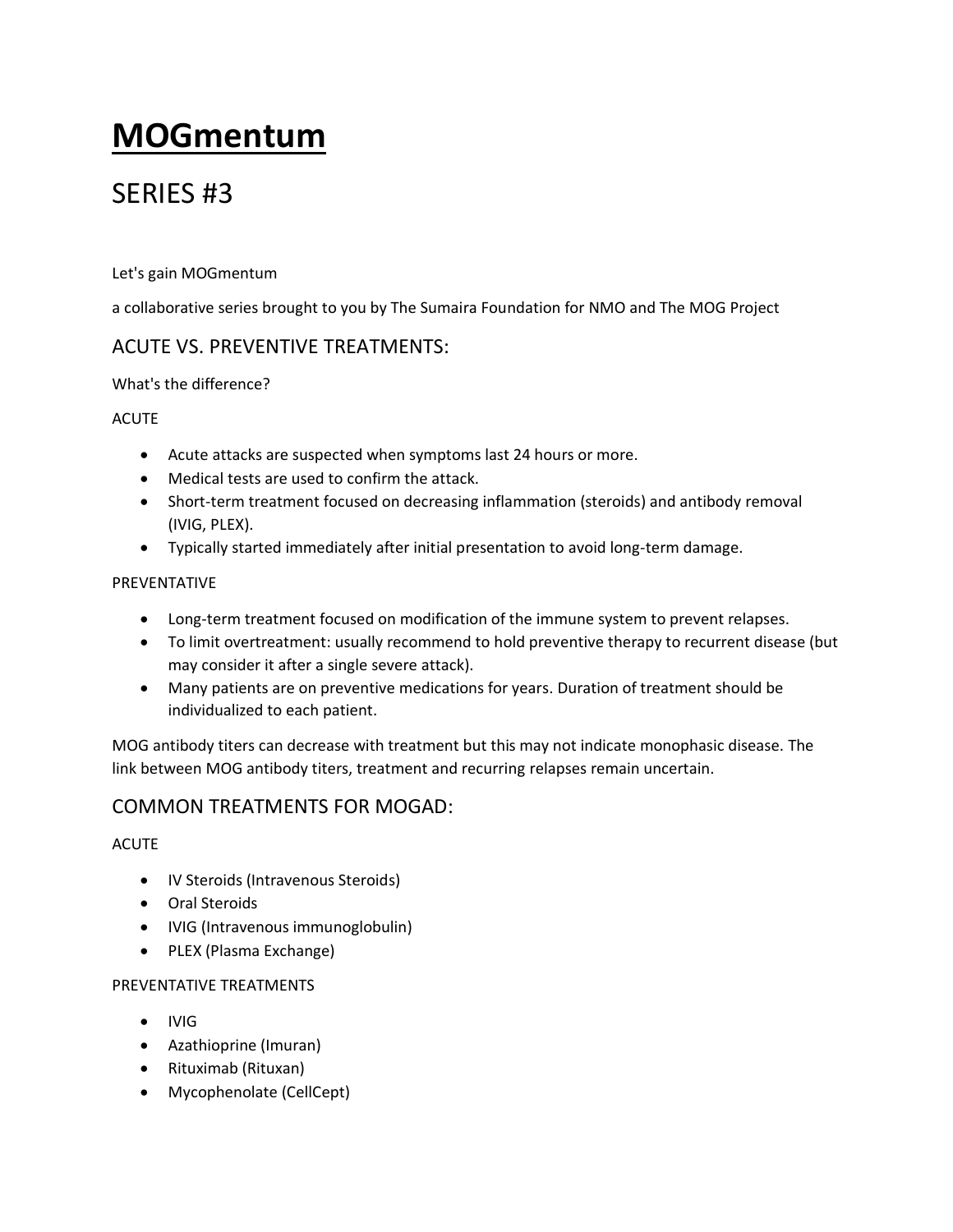### ACUTE TREATMENTS

### INTRAVENOUS (IV) STEROIDS (METHYLPREDNISOLONE)

### HOW IT WORKS

- Part of the drug class corticosteroids.
- Acts as an anti-inflammatory agent to slow the body's response to injury or disease, including reducing swelling and inflammation.
- Also works by reducing the activity of the immune system.

### DOSING & ADMINISTRATION

- Adult dosage: 1g daily.
- Pediatric dose: 20-30 mg/kg body weight daily.
- Administration: usually given by IV over 3-5 days followed by a gradual taper to allow adrenal glands time to recover.
- Tapering updates to follow doctors directions.
	- ❖ Caution: Treatment dosage is presented as a typical guideline however your doctor will recommend the dosage that is right for your specific case. Please discuss your situation with your specialist who will work with you to create the best treatment plan for you.

### WHAT TO EXPECT

- In some cases, patients will be hospitalized for the course of their treatment, others receive infusion via outpatient services.
- Can address symptoms as early as 2-3 days however recovery from damage varies.
- Your doctor may give medication to reduce excess stomach acid.

#### POTENTIAL SIDE EFFECTS

- Common: nausea, vomiting, heartburn, headache, dizziness, restlessness, fluid retention, trouble sleeping, appetite changes, increased swelling, and pain/swelling/redness at injection site.
- Serious: high blood sugar, high blood pressure, cardiac irregularities, severe muscle weakness post treatment, and irritability or other mood changes.

#### SPECIAL CONSIDERATIONS

• May interact with other commonly prescribed medications including warfarin, aspirin and NSAIDS such as ibuprofen (Advil) and celecoxib (Celebrex).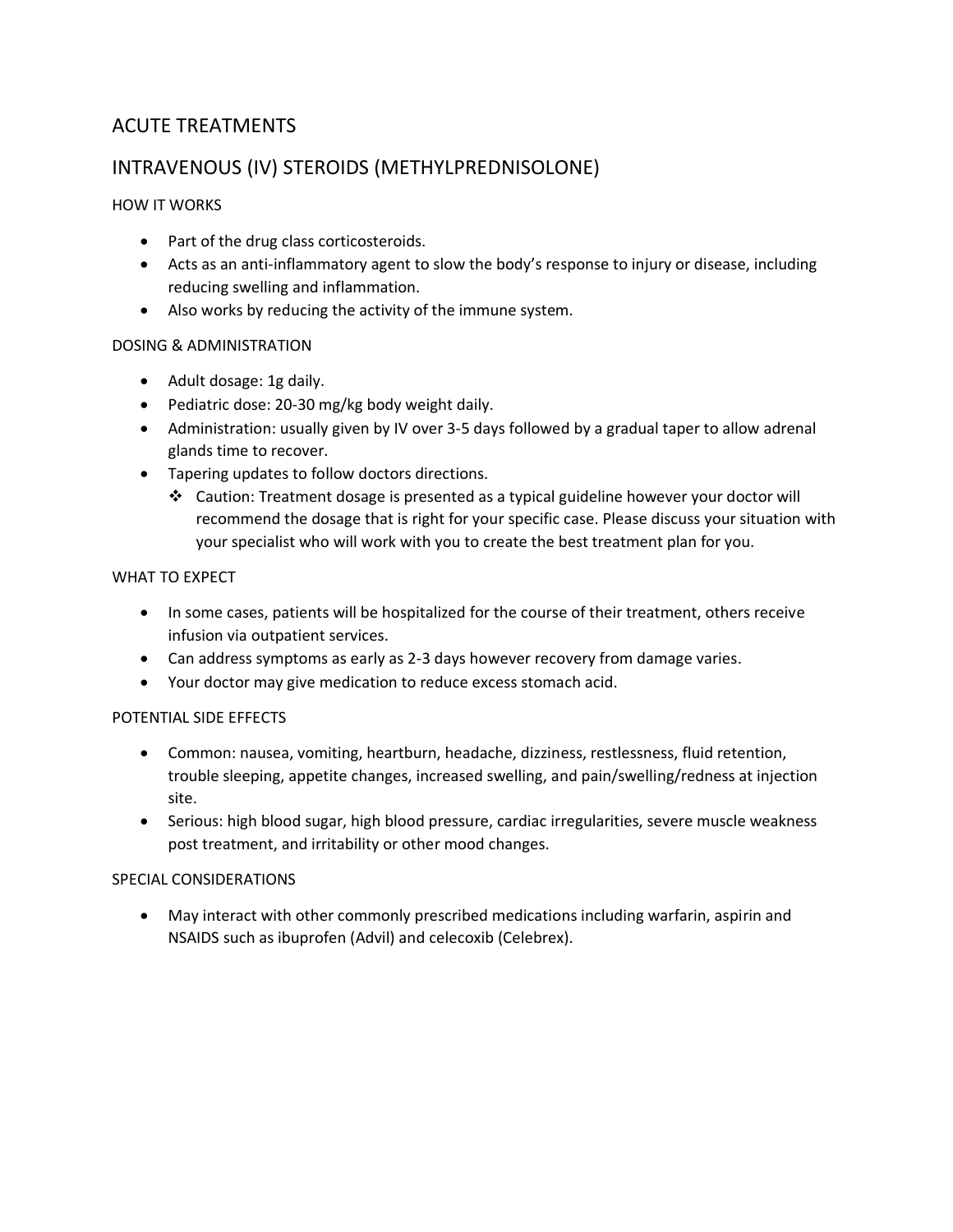### ACUTE TREATMENTS

### ORAL STEROIDS (PREDNISONE, METHYLPREDNISOLONE)

### HOW IT WORKS

- Oral, synthetic corticosteroid.
- Acts as an anti-inflammatory agent to slow the body's response to injury or disease, including reducing swelling and inflammation.
- Also works by reducing the activity of the immune system.

### DOSING & ADMINISTRATION

- Dosage: varies widely based on individual patient factors and doctor preference.
- Some centers use high-dose oral steroids as equivalent to IV
- Administration: high-dose usually 3-5 days, followed by oral taper to prevent rebound inflammation and allow adrenal glands time to recover.
- Tapering updates to follow doctors directions
	- ❖ Caution: Treatment dosage is presented as a typical guideline however your doctor will recommend the dosage that is right for your specific case. Please discuss your situation with your specialist who will work with you to create the best treatment plan for you.

### WHAT TO EXPECT

- Can address symptoms as early as 2-3 days however recovery from damage varies.
- Your doctor may give medication to reduce excess stomach acid.

### POTENTIAL SIDE EFFECTS

- Common: nausea, vomiting, heartburn, headache, dizziness, restlessness, fluid retention, trouble sleeping, and appetite changes.
- Serious: high blood sugar, high blood pressure, cardiac irregularities, severe muscle weakness post treatment, and irritability or other mood changes.

- May interact with other commonly prescribed medications including warfarin, aspirin and NSAIDS such as ibuprofen (Advil) and celecoxib (Celebrex).
- Must be careful with steroids in children due to risk of growth delay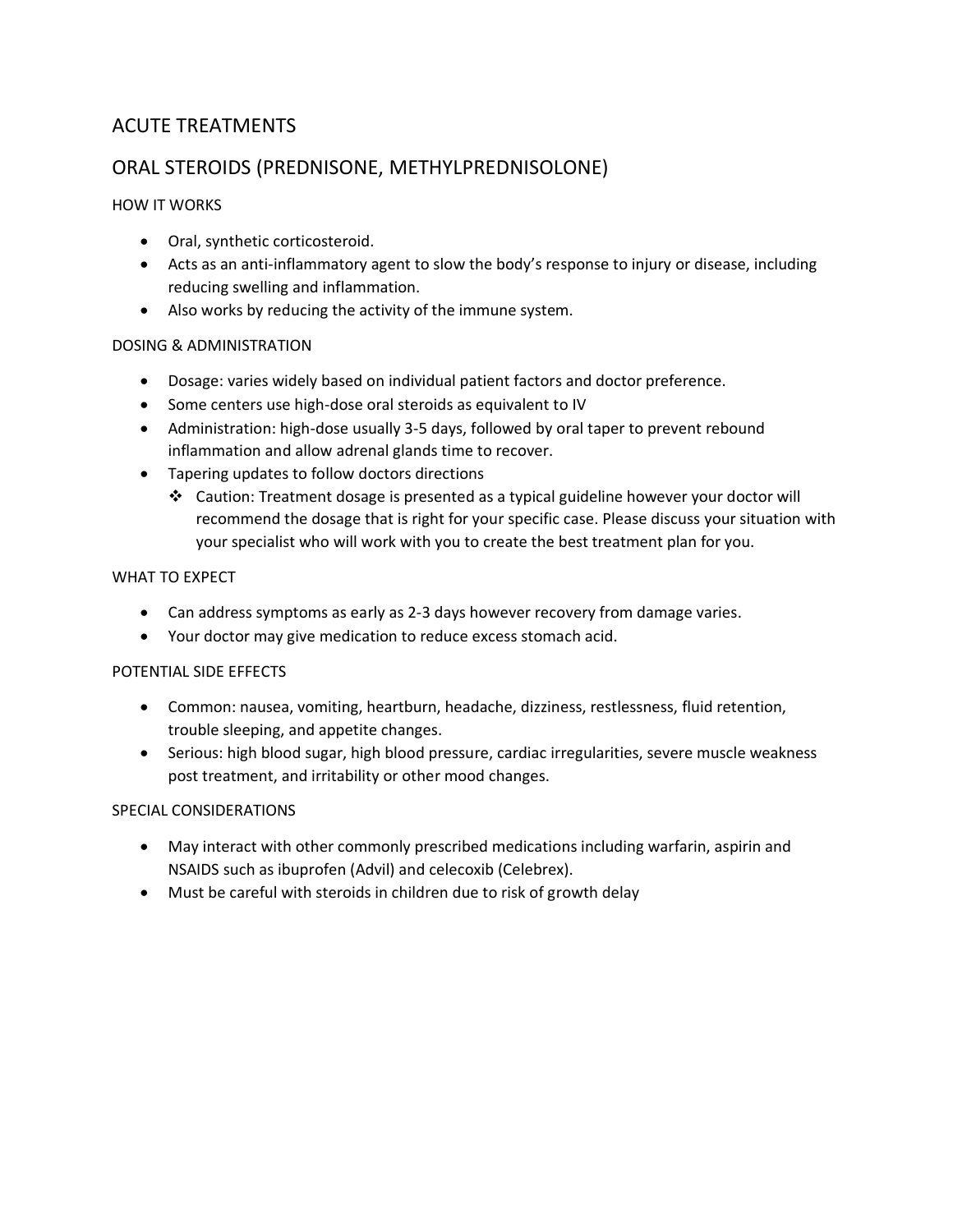### Let's take a break to talk

### STEROID TAPERING & LONG-TERM USE

- Most MOG-AD experts recommend a slow oral taper to prevent rebound inflammation (4-6 weeks, sometimes longer, depending on patient response and other factors).
- After about 2 weeks of steroids, production of natural steroids by the adrenal glands is "turned off".
- At the end of taper (below 5 mg daily), must slow down more to allow adrenal glands to "wake up".
- Stopping high-dose steroids suddenly creates risk of adrenal insufficiency, which feels miserable(similar to the flu) and can be life threatening!
- Steroids have proven effective for treating MOG-AD attacks, but long-term use has significant side effects.
- Long term side effects may include: high blood pressure, unusually high blood sugar (which inpatients without diabetes usually resolves after treatment ends), unusual weight gain, bone loss, joint pain, irritability or other mood changes, puffy or "moon" face, acne, glaucoma, cataracts, facial hair growth, and slow growth in children.
- Some MOG-AD patients may experience steroid dependency where relapses occur when tapering dose goes below 10mg. These patients cannot come off steroids without a preventive medication.
- In some cases, as a last resort, medical professionals may use oral steroids as a preventative medication when other options do not control relapses, however,it is not considered to be a good option because of the associated long-term health risks.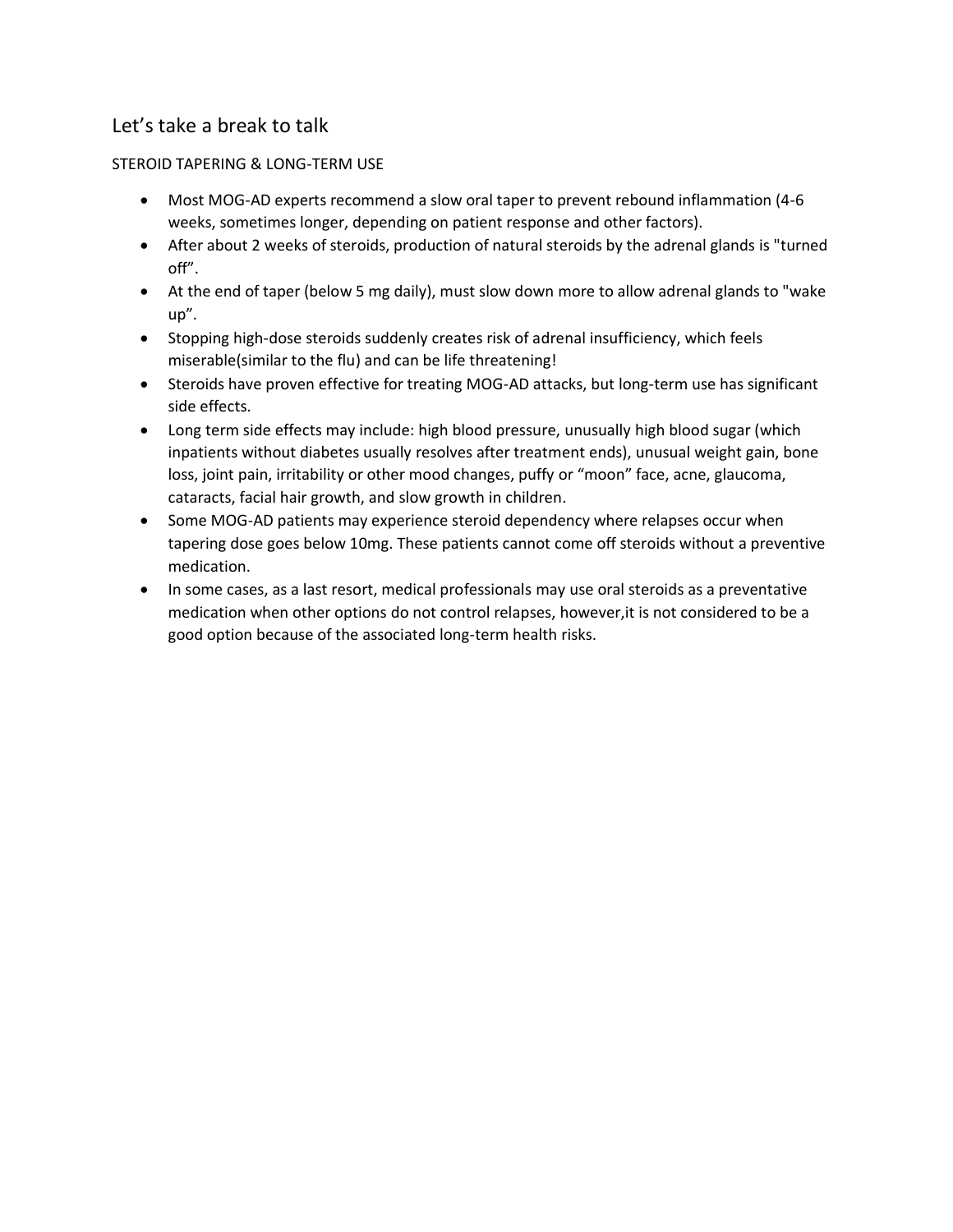### ACUTE TREATMENT

### PLEX (PLASMA EXCHANGE, PLASMAPHERESIS, THERAPEUTIC PLASMA EXCHANGE, TPE)

### HOW IT WORKS

- Removes large amounts of unhealthy plasma from the blood via IV through a machine, and is exchanged with healthy plasma or a plasma substitute.
- Unhealthy plasma is discarded once the procedure is complete.
- A short-term method for removing harmful antibodies

### DOSING & ADMINISTRATION

- Dosage: typically, 1-1.5 times the plasma volume per session or 39-55 mL of plasma per kg body weight.
- Administration: performed on alternating days for 5 to 7 treatments.
- Procedure takes 2-4 hours
	- ❖ Caution: Treatment dosage is presented as a typical guideline however your doctor will recommend the dosage that is right for your specific case. Please discuss your situation with your specialist who will work with you to create the best treatment plan for you.

#### WHAT TO EXPECT

- A large IV catheter may be placed in the neck or chest and maintained until all treatments are complete.
- Less commonly, an IV is placed in the arm and removed after each session.
- Drink lots of water prior to treatment to help avoid lowering in blood pressure.

#### POTENTIAL SIDE EFFECTS

- Common: tiredness, a temporary decrease in the ability for the blood to clot, and lower blood pressure during the procedure which may cause dizziness, weakness or nausea.
- Serious: If a catheter is used, bleeding or infection may occur at the site, some patients may have an allergic reaction to donated plasma and blot clots can occur.

- PLEX can be given concurrently with steroids but not IVIG.
- PLEX following IVIG will remove the IVIG from the systemic circulation.
- Sequencing with other therapies is important to consider.
- Tolerability of PLEX in pediatric patients may vary depending on age and clinical presentation.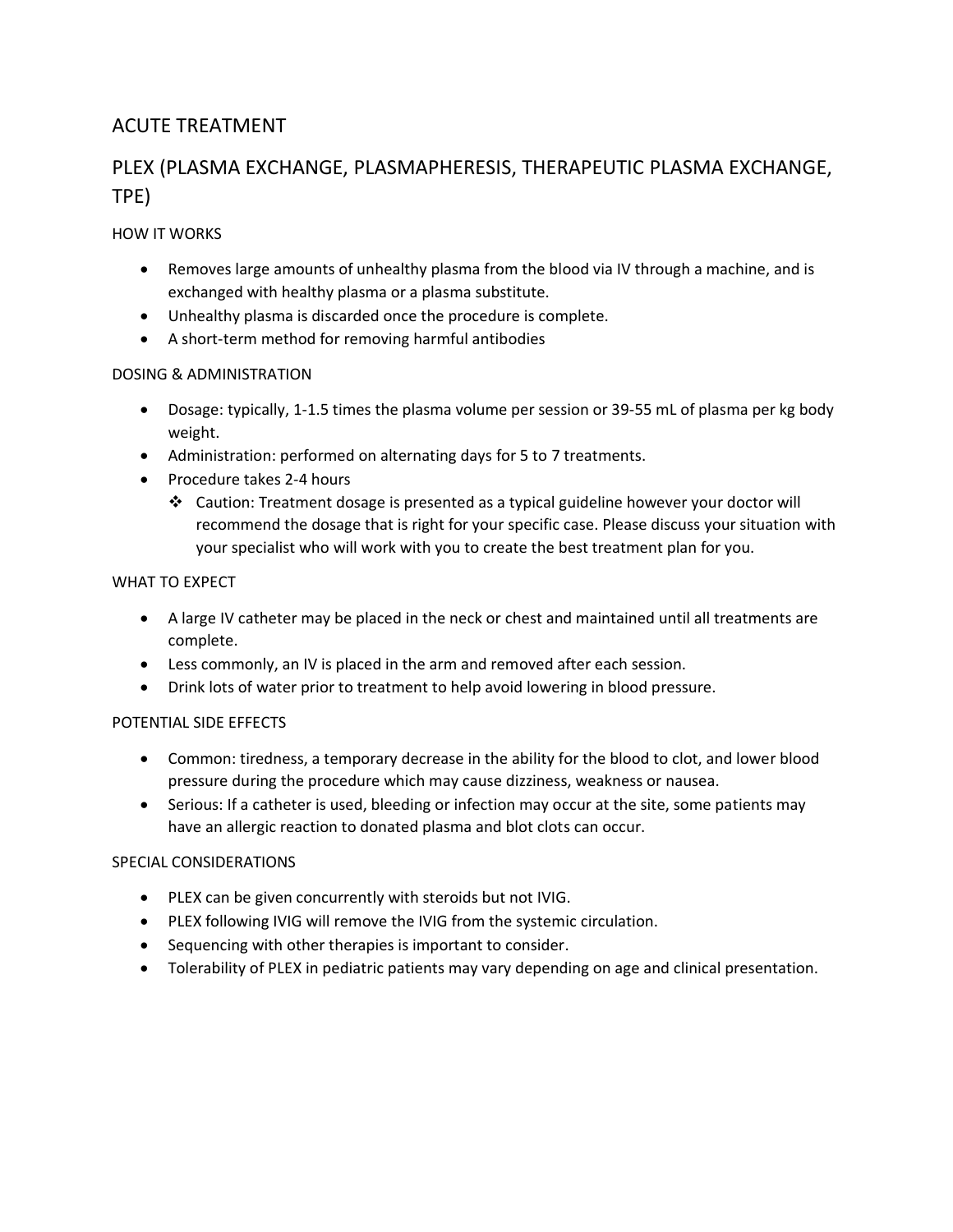### ACUTE TREATMENTS

### IVIG (INTRAVENOUS IMMUNOGLOBULIN)

### HOW IT WORKS

- Plasma derived product containing antibodies from donors.
- Complex effect on immune system but net effect is to dampen overactivity and decrease production of harmful antibodies like MOG IgG
- Unlike most other treatments, does not weaken the immune system (and can actually provide more immune protection)

### DOSING & ADMINISTRATION

- Dosage: first dose 2 g/kg ideal body weight; subsequent dosages: same or less (e.g. 1 g/kg).
- Dosage is based on ideal body weight because in SPECIAL CONSIDERATIONS some overweight patients may have serious side effects or overdose can occur.
- Administration: via IV for 3-5 days
- May be used as long-term therapy or bridge to other therapies
	- ❖ Caution: Treatment dosage is presented as a typical guideline however your doctor will recommend the dosage that is right for your specific case. Please discuss your situation with your specialist who will work with you to create the best treatment plan for you.

### WHAT TO EXPECT

- Your doctor may order pre-and post-fluids to keep you hydrated and to prevent blood clots.
- Other pre-meds can include diphenhydramine (Benadryl), acetaminophen (Tylenol) and antinausea medication.
- NSAID medicines like ibuprofen (Advil) can also be given.

#### POTENTIAL SIDE EFFECTS

- Common: headache, muscle or joint aches, and low grade fever.
- Serious: hives, tight feeling in your chest or wheezing, rise in blood pressure or heart rate, heart burn and aseptic meningitis.

- To help prevent / minimize side effects a slow infusion rate may be used.
- Your doctor may also order steroids to help with possible side effects.
- Inform your doctor if you have heart disease or other risk factors for clotting as IVIG may increase this risk.
- PLEX following IVIG will remove the IVIG from the systemic circulation.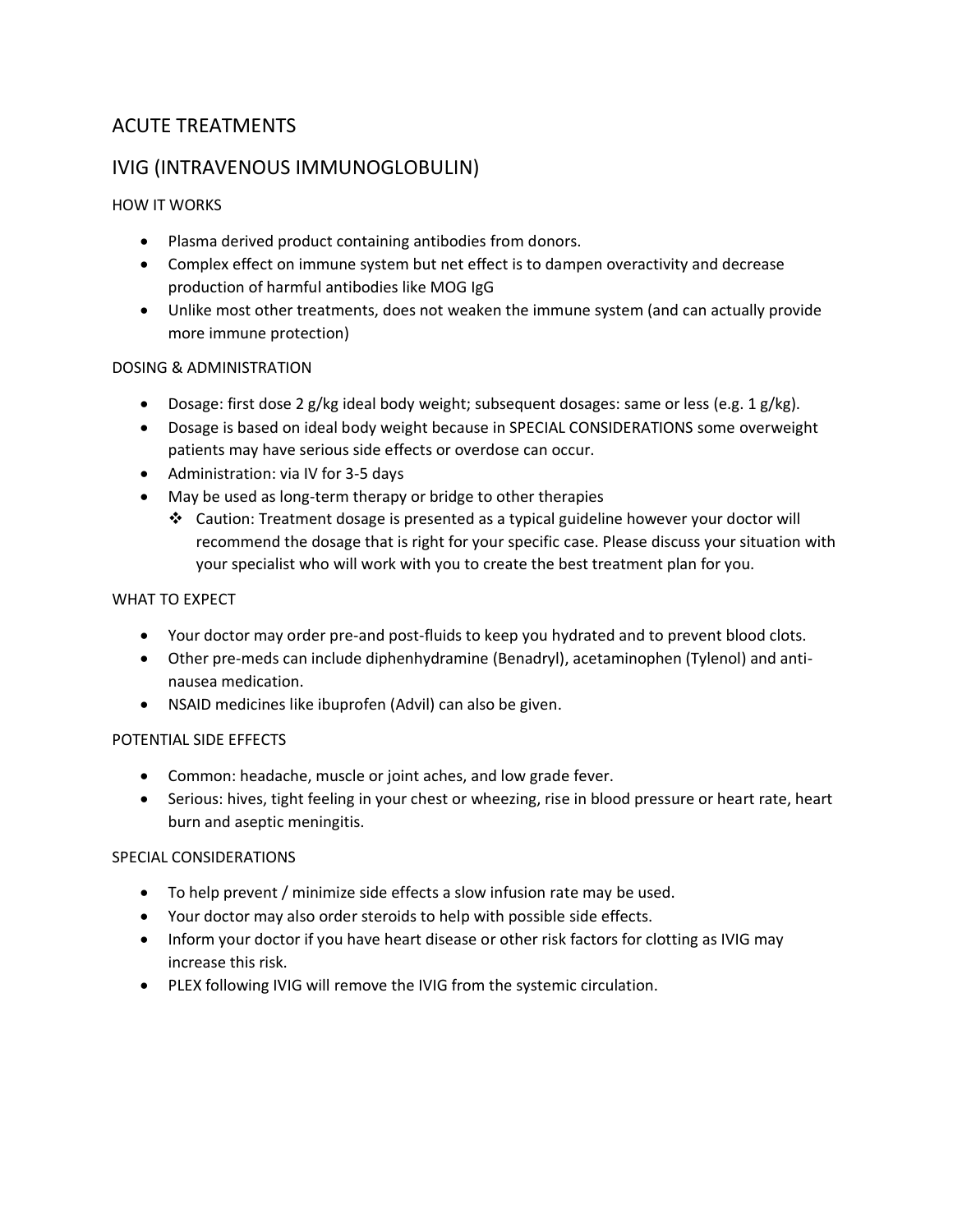### PREVENTATIVE TREATMENTS

### IVIG (INTRAVENOUS IMMUNOGLOBULIN)

### HOW IT WORKS

- Plasma-derived product containing antibodies.
- Triggers a flushing of the immune system, including the MOG antibodies.
- May help strengthen your immune system so that you can fight infections.
- Appears to prevent relapses particularly in children with multiple relapses in a year.

### DOSING & ADMINISTRATION

- Dosage: first dose is 2 g/kg ideal body weight; subsequent doses: 1 g/kg.
- Dosage is based on ideal body weight because in some overweight patients serious side effects or overdose can occur.
- Administration: given via IV every 3-4 weeks.
	- ❖ Caution: Treatment dosage is presented as a typical guideline however your doctor will recommend the dosage that is right for your specific case. Please discuss your situation with your specialist who will work with you to create the best treatment plan for you.

### WHAT TO EXPECT

- Your doctor may order pre-and post-fluids to keep you hydrated and to prevent blood clots.
- Other pre-meds can include diphenhydramine (Benadryl), acetaminophen (Tylenol) and antinausea medication.
- NSAID medicines like Ibuprofen (Advil) can also be given

### POTENTIAL SIDE EFFECTS

- Common: headache, muscle or joint aches, and low grade fever.
- Serious: hives, tight feeling in your chest or wheezing, rise in blood pressure or heart rate, heart burn and aseptic meningitis.

- To help prevent/ minimize side effects a slow infusion rate may be used.
- Your doctor may also order steroids to help with possible side effects.
- Kidney function levels prior to infusion are monitored as acute kidney failure is possible.
- Inform your doctor is you have heart disease or other risk factors for clotting as IVIG may increase this risk.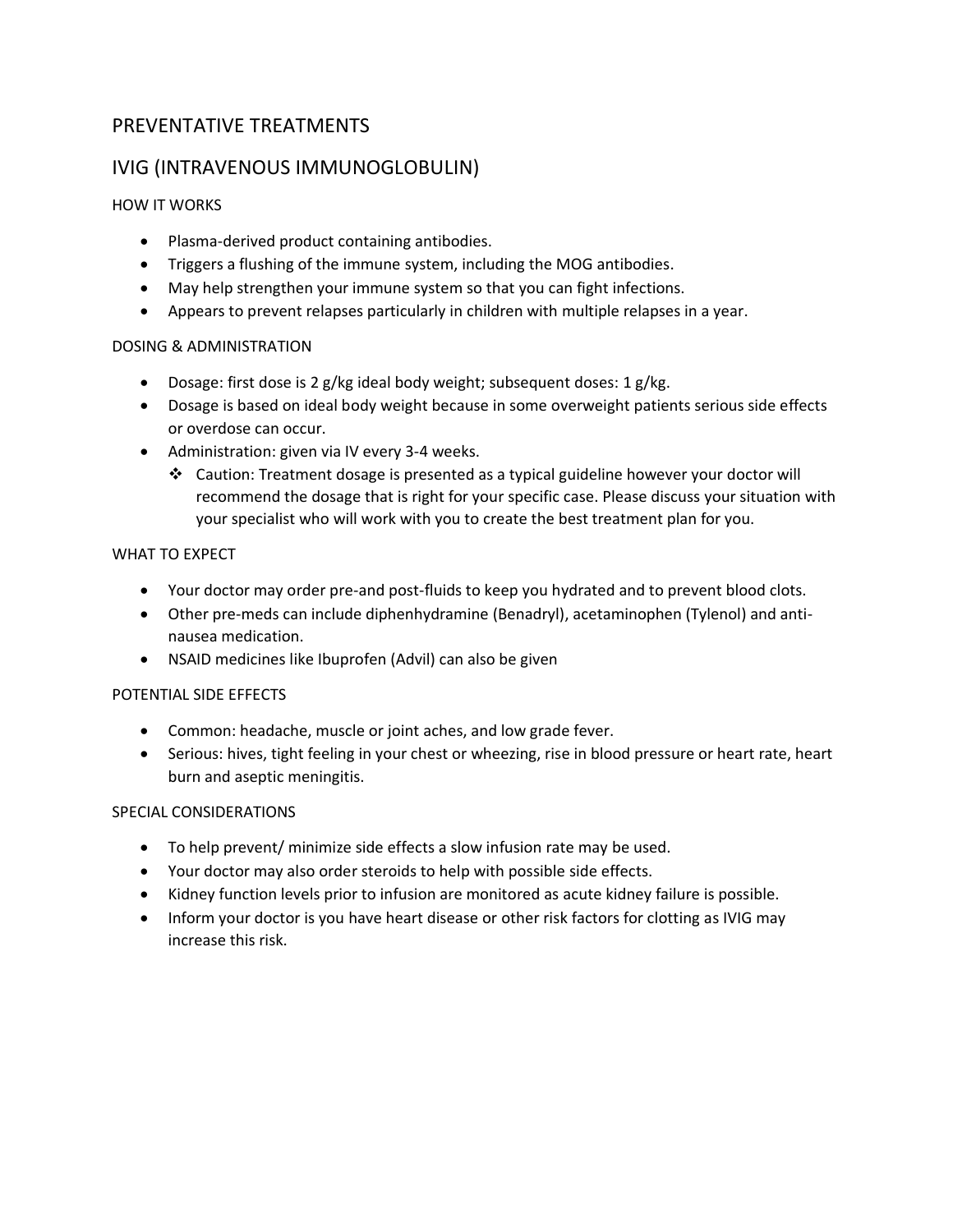### PREVENTATIVE TREATMENTS

### MYCOPHENOLATE MOFETIL (MMF, CELLCEPT, MYFORTIC)

### HOW IT WORKS

- Immunosuppressant commonly used in transplant patients.
- Inhibits the growth of T and B lymphocytes

### DOSING & ADMINISTRATION

- Dosage: adults 2000-3000 mg/day. Pediatric dosing is adjusted based on body surface area.
- Available in 250 mg capsules or 500 mg tablets or liquid suspension.
- Administration: orally twice a day, typically spaced 12 hours apart.
- Reaches its full effectiveness after 3–6 months.
- ❖ Caution: Treatment dosage is presented as a typical guideline however your doctor will recommend the dosage that is right for your specific case. Please discuss your situation with your specialist who will work with you to create the best treatment plan for you.

### WHAT TO EXPECT

- Decide to take mycophenolate either with or without food, and take it the same way each time.
- Your doctor may order a drug level or lymphocyte count to ensure you to suppress your body's immune response are at the right dosage.
- Regular blood count and liver function monitoring is needed

#### POTENTIAL SIDE EFFECTS

- Common: digestive problems such as constipation, nausea, gas, vomiting and diarrhea, tremor, dizziness, drowsiness and trouble sleeping.
- Serious: unusual tiredness, fast/irregular heartbeat, easy bleeding/bruising, swelling of the feet or ankles, and low blood counts.

- Digestive problems usually subside after 1 month of use.
- If you experience digestive problems on generic mycophenolate, your doctor may prescribe a brand name alternative.
- Suppresses your immune system and increases your infection risk.
- Some side effects such as stomach pain and fever may occur more often in children.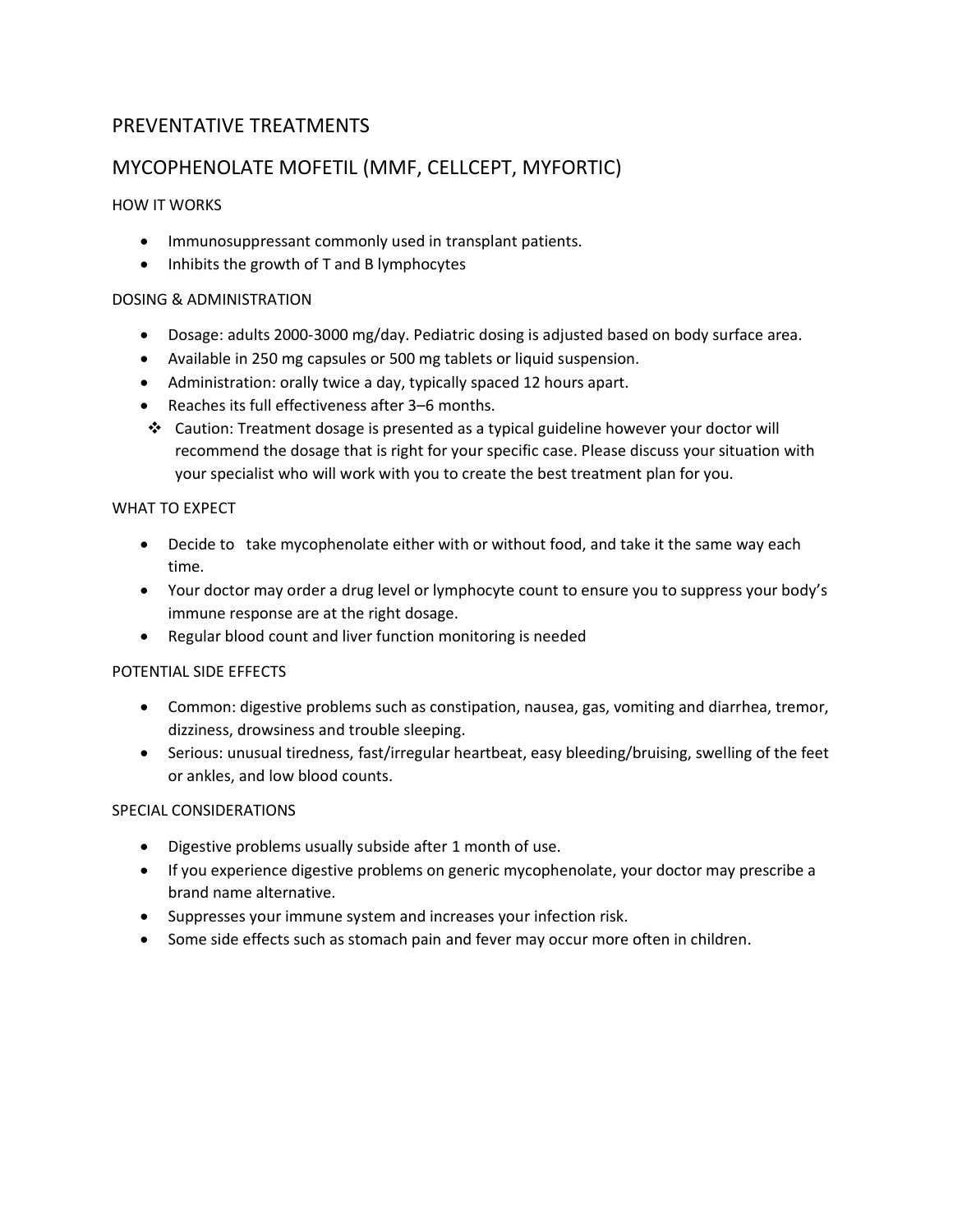### PREVENTATIVE TREATMENTS

### RITUXIMAB (RITUXAN)

### HOW IT WORKS

- Man-made antibody developed using DNA technology from human and mice genes.
- Belongs to the monoclonal antibody drug class and causes rapid B-cell depletion.

### DOSING & ADMINISTRATION

- Dosage: typical starting dosing is 1000 mg x 2, 2 weeks apart or 375 mg/m2 weekly x 4 weeks.
- Maintenance dosing is typically every 6 months.
- Administration: via IV typically two doses two weeks apart, repeated every 6 months.
- Some patients may need treatments more or less often based on B-cell regeneration as determined with blood monitoring.
- ❖ Caution: Treatment dosage is presented as a typical guideline however your doctor will recommend the dosage that is right for your specific case. Please discuss your situation with your specialist who will work with you to create the best treatment plan for you.

### WHAT TO EXPECT

- Typically preferred to start in medical setting given risk of infusion reactions, but some patients can transition to home infusions.
- The entire infusion visit can take up to 6 hours; patient should have assistance with transportation home.
- Fever-reducing medications, antihistamines, and corticosteroids may be administered prior to infusion to decrease chance of side effects.

### POTENTIAL SIDE EFFECTS

- Common: during the infusion potential side effects include fever, chills, hives, itching, nausea, fatigue, headache, and difficulty breathing. Serious:
- Long-term rituximab use may lower immunoglobulin levels which may require supplemental IVIG infusions; B cell depletion can increase infection risk.

- Some hidden infections like tuberculosis or hepatitis B may emerge with treatment and need to be screened before starting therapy.
- Rituximab is not the preferred preventative treatment for all MOG AD patients as some patients have frequent relapses on it.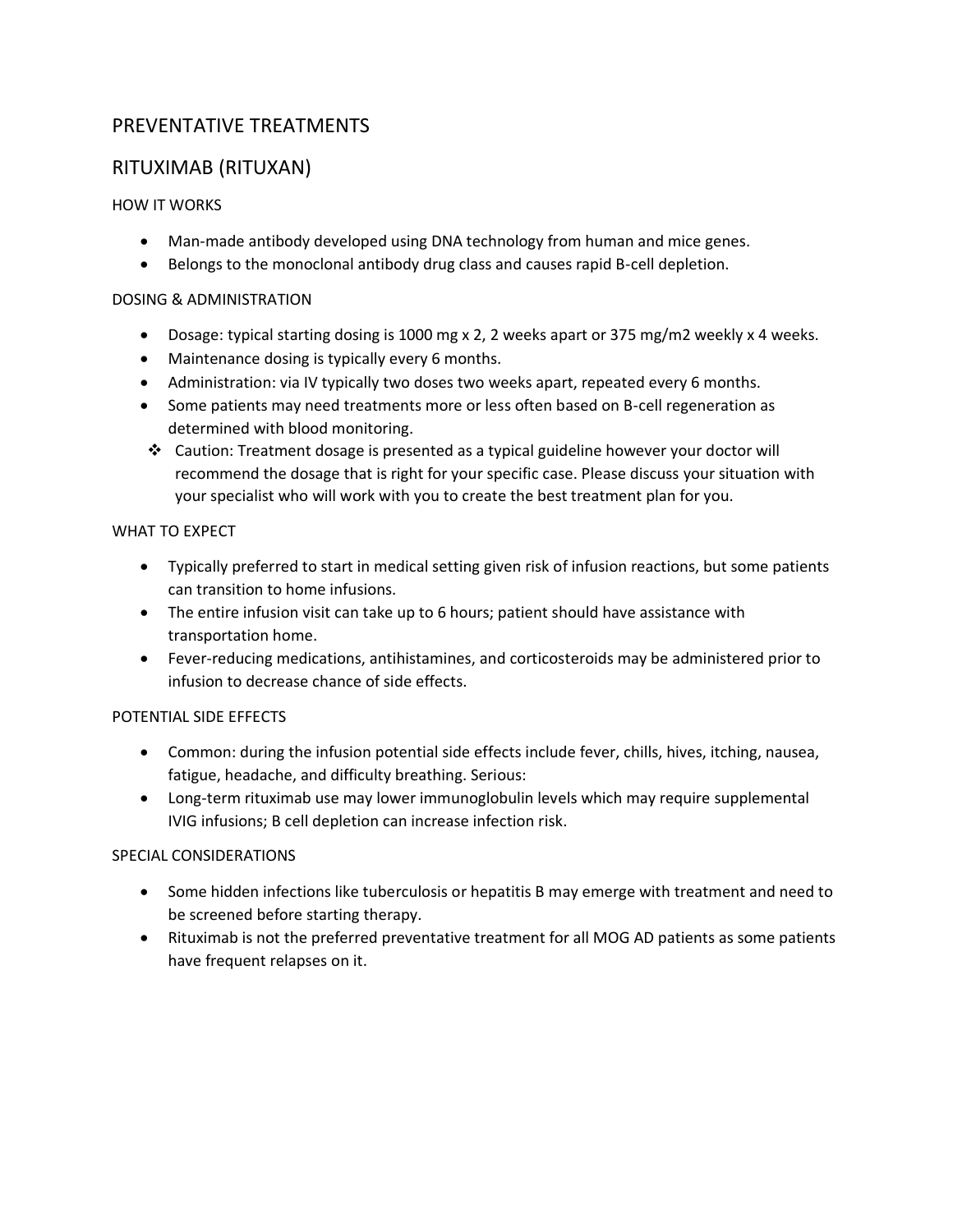### PREVENTATIVE TREAMTENTS

### AZATHIOPRINE (IMURAN)

### HOW IT WORKS

• Immunosuppressant that weakens the immune system to prevent further damage to your central nervous system.

### DOSING & ADMINISTRATION

- Dosage: Starting dose typically 1 mg/kg body weight (50-100 mg) daily. May increase up to 2.5 mg/kg.
- Administration: orally twice daily.
- Reaches its full effectiveness after 6-9 months.
- ❖ Caution: Treatment dosage is presented as a typical guideline however your doctor will recommend the dosage that is right for your specific case. Please discuss your situation with your specialist who will work with you to create the best treatment plan for you.

### WHAT TO EXPECT

- Taking this medication after meals may help lessen side effects.
- Your doctor will need to examine you and perform blood tests on a regular basis.

### POTENTIAL SIDE EFFECTS

- Common: nausea or vomiting, children may feel tired or weak and have a lowered appetite.
- Serious: low levels of white blood cells, anemia, decreased blood platelets, and a higher risk of developing skin cancer and lymphoma.

- Azathioprine will weaken your immune system and increase your infection risk.
- Some people have low levels of an enzyme called TPMT, which can lead to toxic azathioprine levels; your doctor may check this before prescribing it.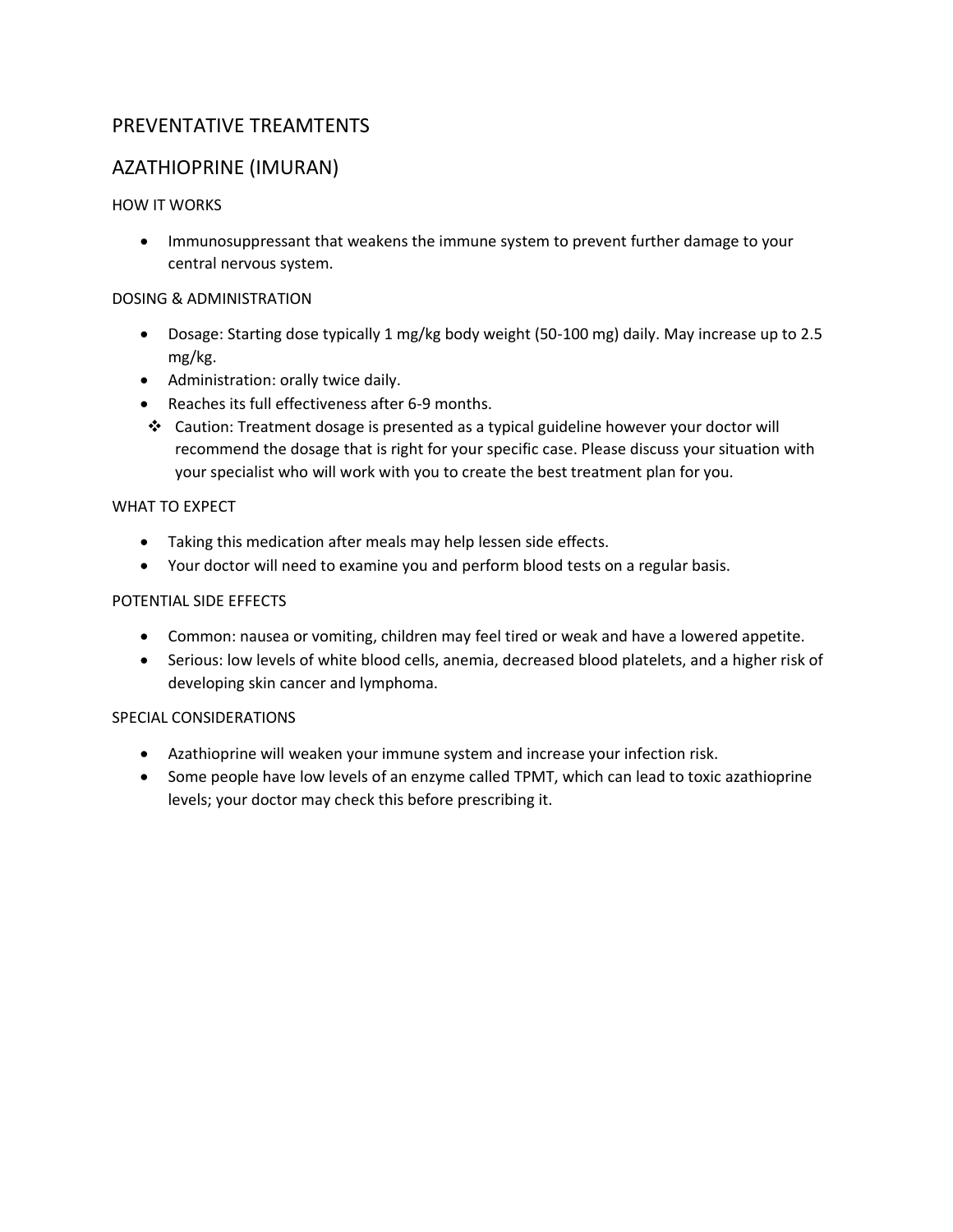### FOOD FOR THOUGHT ON MEDICATION CHOICE

- Since medication and dosage is uniquely matched for an individual, we strongly encourage you to discuss your situation with your specialist who will work with you to create the best treatment plan for you.
- Many of these medications are used in combinations to address subtle differences in presentation of the disease.
- Medical professionals will use a combination of medications and therapies to address each individual's age, symptoms and side-effects experienced in addition to considering the efficacy of the treatment, the impact on lifestyle as well as the patient's financial situation.
- There have been a number of studies done to determine if a single medication or combination of medications are the most effective way to treat MOG-AD.
- Researchers are continuing to explore these concepts as there is currently no one size-fits-all solution due to the complexity of MOG-AD.
- We will continue to provide the community updates to medical research for MOG-AD and we would like to seek your participation in surveys on your treatment experience.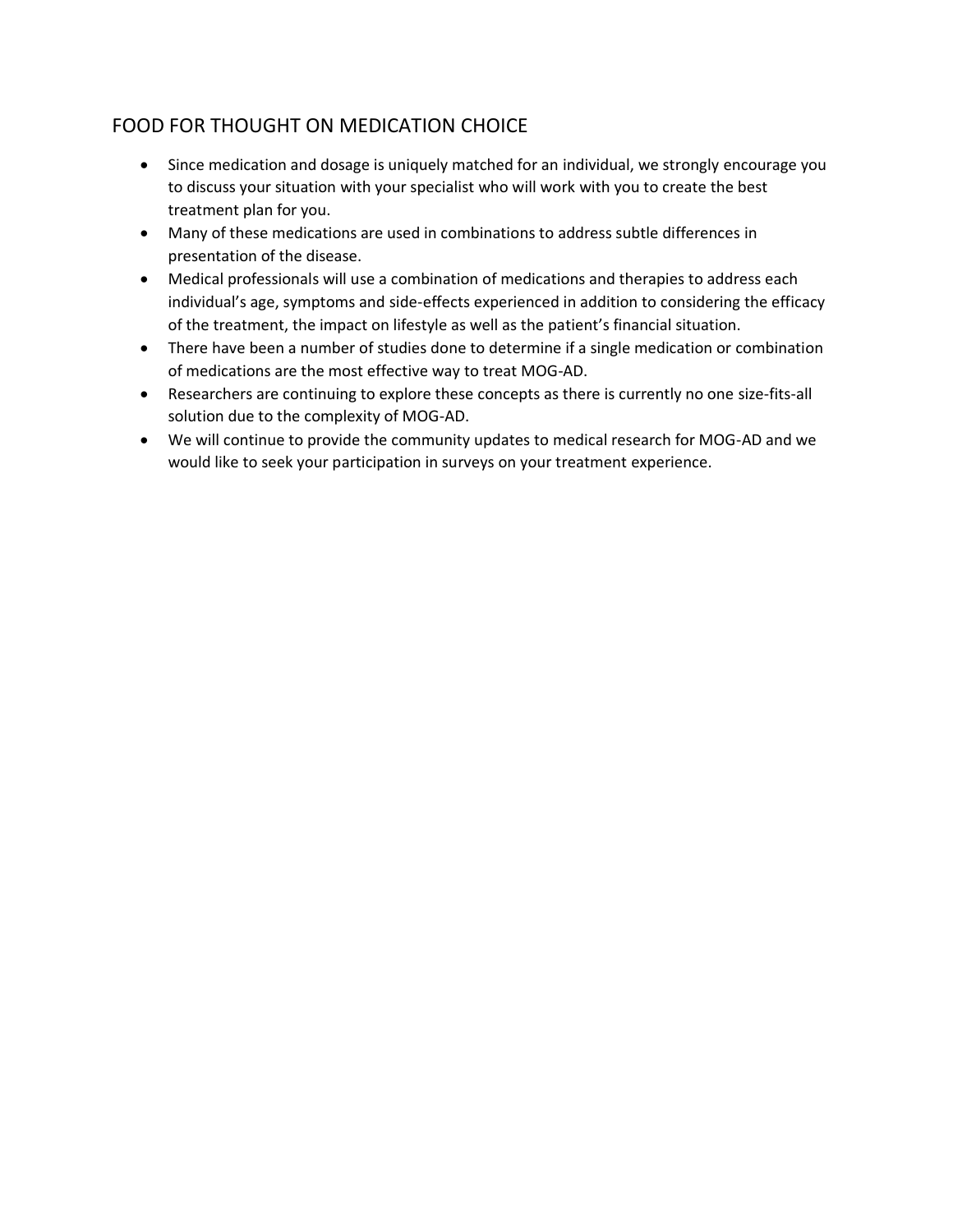### FINAL THOUGHTS

- The medical community is learning about this disease in real time, in fact no medication is approved by the FDA for treatment of MOG-AD.
- Until recently, acute and preventative treatments have mirrored the treatments used in other neuroimmune diseases, for example NMOSD.
- No medication is 100% successful, what works for one person may not work for another.
- Every medication has a risk of side effects, talk to your doctor about which treatment is right for you.

We want to hear from you;

Let your voice be HEARD!

Please click on the link below to participate in a confidential 5-minute survey on you or your loved one's MOG-AD treatment experiences. This is a collaborative

effort between The MOG Project, the Siegel Rare Neuroimmune Association and The Sumaira Foundation for NMO. Results of the survey will be shared in the coming months.

Please click the link to access the survey

www.research.net/r/MOGtreatment

Survey participants will be entered into a drawing for FREE SWAG courtesy

of The MOG Project and The Sumaira Foundation for NMO!

This series is brought to you by

## THE MOG PROJECT

### and

## THE SUMAIRA FOUNDATION

Special thanks to

Bart Chwalisz, MD Neurologist | Neuroimmunologist | Neuro-ophthalmologist Instructor in Neurology, Harvard Medical School Attending Neurologist, Massachusetts General Hospital Attending Neurologist, Massachusetts Eye & Ear Infirmary